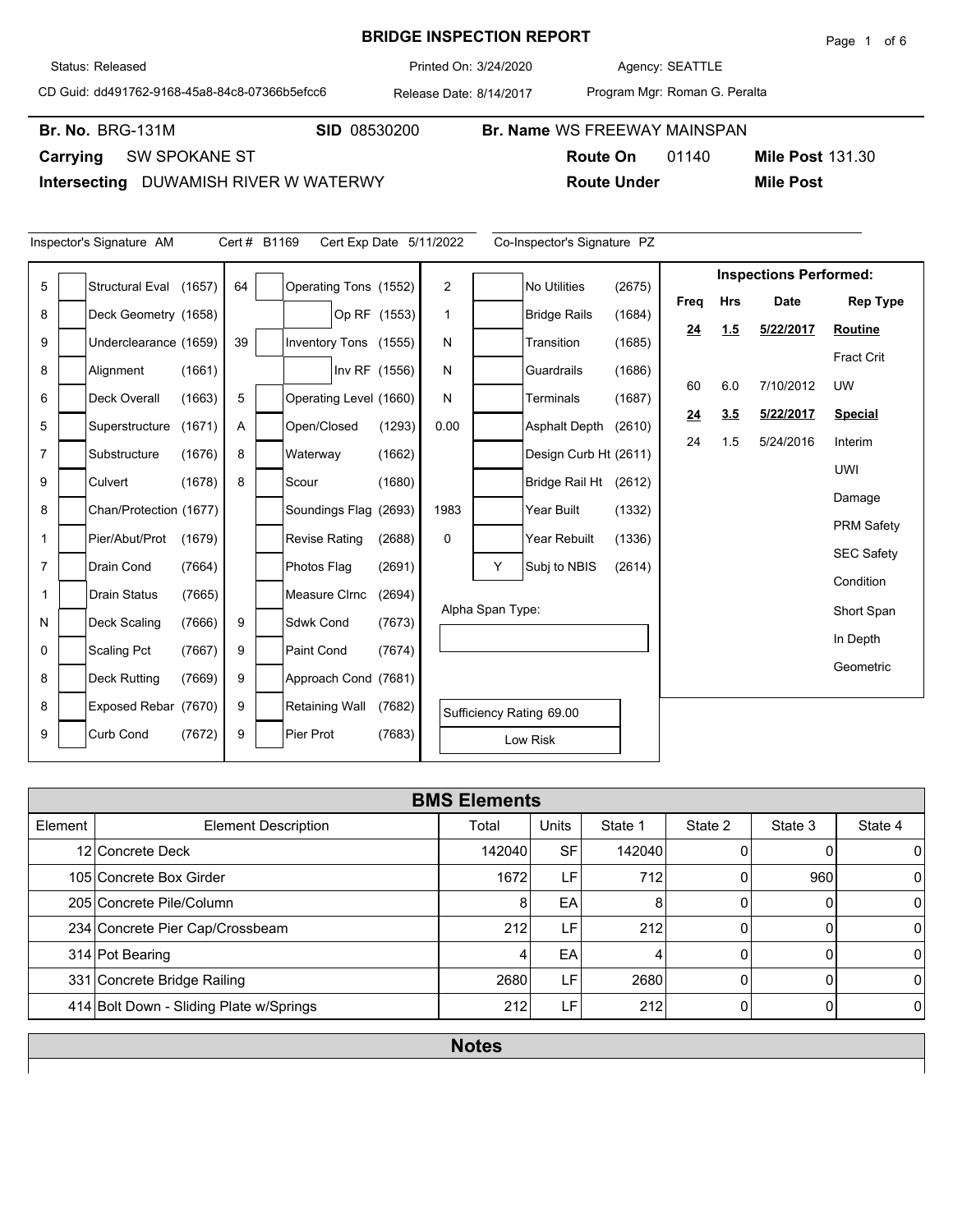| <b>BRIDGE INSPECTION REPORT</b> |  |
|---------------------------------|--|
|---------------------------------|--|

Agency: 3/24/2020 SEATTLE

CD Guid: dd491762-9168-45a8-84c8-07366b5efcc6

Release Date: 8/14/2017 Printed On:

**Br. No. BRG-131M** 

Status: Released

.

.

.

.

.

.

.

.

Program Mgr: Roman G. Peralta

**Br. No. SID** 08530200 **Br. Name** WS FREEWAY MAINSPAN

**Route On** 01140

**Route Under Mile Post**

**Mile Post 131.30** 

**Carrying** SW SPOKANE ST

**Intersecting** DUWAMISH RIVER W WATERWY

## **Notes (Continued)**

0 Orientation 05/22/2017 Routine & Special-UBIT Inspection of the Exterior of the box girder from South Edge, AM & PZ, 10:30 A.M., Clear, 60° .

UBIT from North edge 2015

UBIT from South edge 2017

. \* Do not use existing ladder fall protection. Call crew to use the green fall protection system. \* Pier 15 is west end of 131M. Pier 18 is east end of 131M. There are 35 segments in the main span, including the pier tables. \* At Pier 15 and 16, the fence around the pier is damaged from truck trailers. Continue to observe (CTO).

Falcon nest on pier 15. Access from hatch. . \* See 131WA and WR for west approaches and ramps. \* See 131EA and ER for east approaches and ramps.

3 Special Inspection Notes from 2015 inspection

Bridge Name: WSF High Level Bridge File No.: 131M Inspector: Ainalem Molla Co-Inspector: Pablo Zuleta Equip. Used: Flashlight, crack gauge, marking chalk, UBIT Hours on Site: 3.0 Weather: Clear Date: 05/20/2015

Scope of Inspection: An Inspection of the segmentally cast in place, post tensioned, box girder from the interior.

. Findings, Location of Defects, and Recommendations

General - This inspection was scheduled to check if the transverse cracks on the outside of the bottom of the main span at the 11th and 12th panels East of Pier 16 and the 11th panel West of Pier 17 are reflected in the interior. They were not last year and are visible on the inside this year. Access was provided through the manhole located in the westbound center lane shoulder at Pier 16. Confined Space procedures were used. Non-Permit Required. Fall Protection procedures were used for entry.

. All six sections of the box girder have shear cracking in the soffit of the deck at the ends of each section. Continue to observe.

The fire suppression system supply pipe has vertical hangars and horizontal brace rods with turnbuckles. Typical in all box sections: The vertical hangars do not appear to be vertical. The horizontal braces are mostly bent and there is at least one that is broken. See Work Order #160505.

. South Box, West End

1. Pier 16, west diaphragm, there are four longitudinal cracks with efflorescence visible in the top deck soffit. Continue to Observe (CTO)

. 2. Pier 15, end diaphragm, the earthquake restrainers indicated approximately  $3\frac{1}{2}$  inch of movement between anchor rod and restrainer plate. This is visible by looking at the rods for evidence of movement. (CTO)

3. Minor Transverse Leaching Cracks in box top soffit, located approx. 40 feet east of the end diaphragm.

4. Nine longitudinal cracks approximately 80 feet east of the west end diaphragm. Each crack is approx. 3 feet long. They are located in the box top deck soffit and within a closure pour. (CTO)

. 5. Typical throughout, small cold joint crack like openings occurred during construction and were filled by epoxy injection. These areas did not show any signs of recent cracking. (CTO)

. The watermain pipe hangers and supports have been damaged through out the box girder. The damage is most promenant at pipe hangers and supports near the wye fittings, which feed the fire hydrant runs. The vertical pipe hangers (Type I on plan sheet 20 of 100) are bent and show signs of stress, while the horizontal pipe hangers (Type II on plan sheet 20 of 100) show signs of stress and some have buckled. This has resulted in several water leaks at the victaulic groove joint fittings. The most promenant leak is at the west most fire hydrant wye and at a pipe joint 50 linear feet to the east.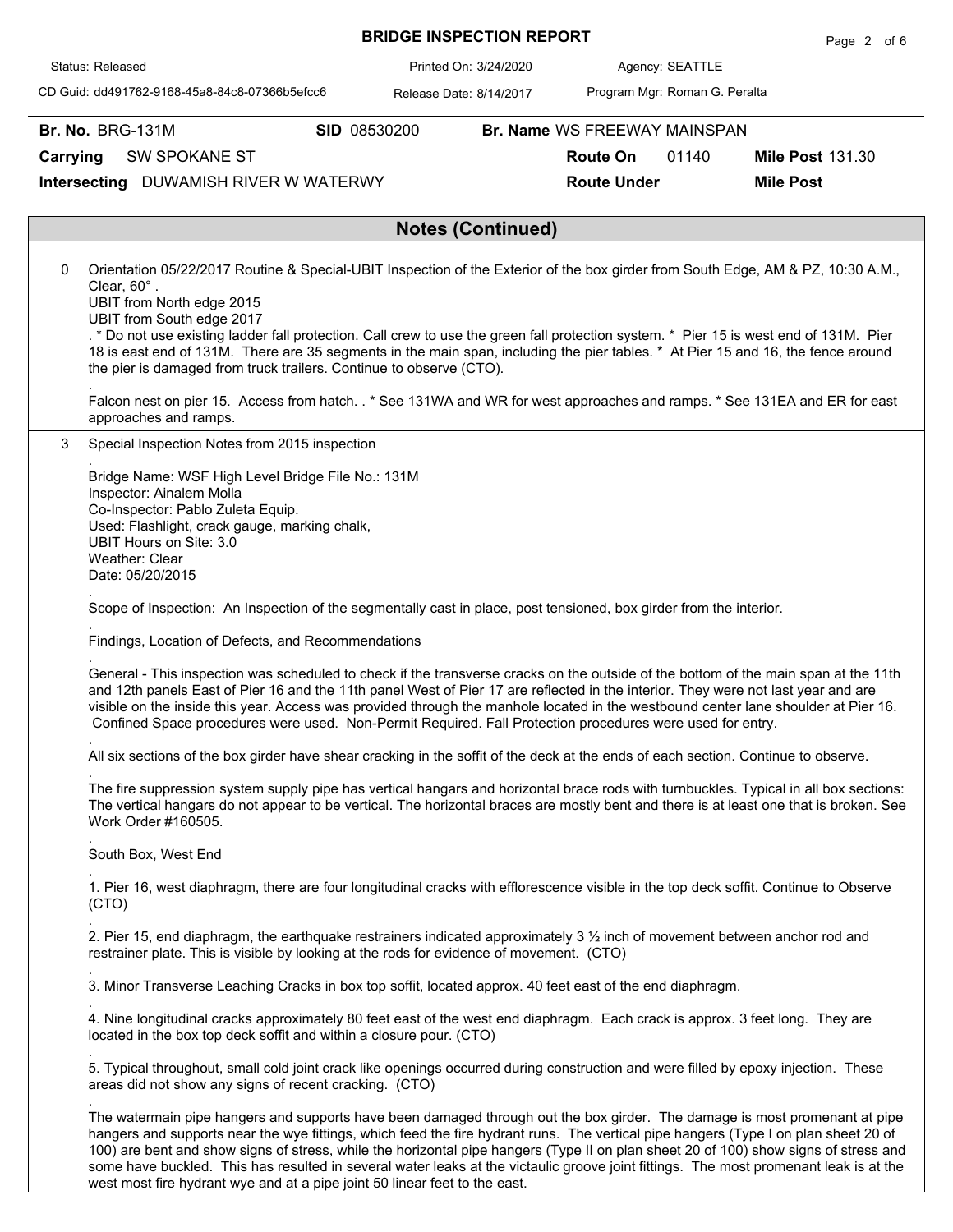|  | <b>BRIDGE INSPECTION REPORT</b> |  |
|--|---------------------------------|--|
|--|---------------------------------|--|

Agency: 3/24/2020 SEATTLE

CD Guid: dd491762-9168-45a8-84c8-07366b5efcc6

Release Date: 8/14/2017 Printed On:

Program Mgr: Roman G. Peralta

**Br. No. BRG-131M** 

Status: Released

.

.

.

.

.

.

.

.

.

.

.

.

.

**Br. No. SID** 08530200 **Br. Name** WS FREEWAY MAINSPAN

**Route On** 01140

**Mile Post 131.30** 

**Route Under Mile Post**

**Carrying** SW SPOKANE ST

**Intersecting** DUWAMISH RIVER W WATERWY

#### **Notes (Continued)**

South Box, Main Span

6. Typical, there is an intermittent crack or cold fissure located in the re-entrant corner between the box web and box top deck. It appears to be construction related. (CTO)

At all tendon anchorage steps there are hair line cracks from the box girder walls toward the center of the box at approximately a 45° angle. The cracks vary in width from 1/64" to 1/8". The visible cracks were traced with red or yellow marker for tracking. Continue to observe.

The watermain pipe hangers and supports have been damaged through out the box girder. The damage is most promenant at pipe hangers and supports near the wye fittings, which feed the fire hydrant runs.

The vertical pipe hangers (Type I on plan sheet 20 of 100) are bent and show signs of stress, while the horizontal pipe hangers (Type II on plan sheet 20 of 100) show signs of stress and some have buckled.

Typical, minor Transverse Leaching Cracks located in the box top deck soffit. (CTO)

The watermain pipe hangers and supports have been damaged through out the box girder. The damage is most promenant at pipe hangers and supports near the wye fittings, which feed the fire hydrant runs.

The vertical pipe hangers (Type I on plan sheet 20 of 100) are bent and show signs of stress, while the horizontal pipe hangers (Type II on plan sheet 20 of 100) show signs of stress and some have buckled. North Box, East Span 9. Typical, minor Transverse Leaching Cracks located in the box top deck soffit. (CTO)

North Box, Main Span 10. Typical, minor Transverse Leaching Cracks located in the box top deck soffit. (CTO)

At all tendon anchorage steps there are hair line cracks from the box girder walls toward the center of the box at approximately a 45° angle. The cracks vary in width from 1/64" to 1/8". The visible cracks were traced with red or yellow marker for tracking. Continue to observe.

The watermain pipe hangers and supports have been damaged through out the box girder. The damage is most promenant at pipe hangers and supports near the wye fittings, which feed the fire hydrant runs.

. The vertical pipe hangers (Type I on plan sheet 20 of 100) are bent and show signs of stress, while the horizontal pipe hangers (Type II on plan sheet 20 of 100) show signs of stress and some have buckled.

North Box, West Span 11. Typical, minor Transverse Leaching Cracks located in the box top deck soffit. (CTO)

The watermain pipe hangers and supports have been damaged through out the box girder. The damage is most promenant at pipe hangers and supports near the wye fittings, which feed the fire hydrant runs. The vertical pipe hangers (Type I on plan sheet 20 of 100) are bent and show signs of stress, while the horizontal pipe hangers (Type II on plan sheet 20 of 100) show signs of stress and some have buckled.

9 Underwater Dive Inspection, Dan Stromberg/Matt Donahue, Collins Engineers, Inc. 7/10/2012, 2:30PM. 7/12/2012, 12:10PM.

The pier columns and exposed footings were in good condition. Level II inspected sections of column concrete were sound and in good condition. The channel and banks were stable. No lateral migration of contraction scour in this tidal channel were observed.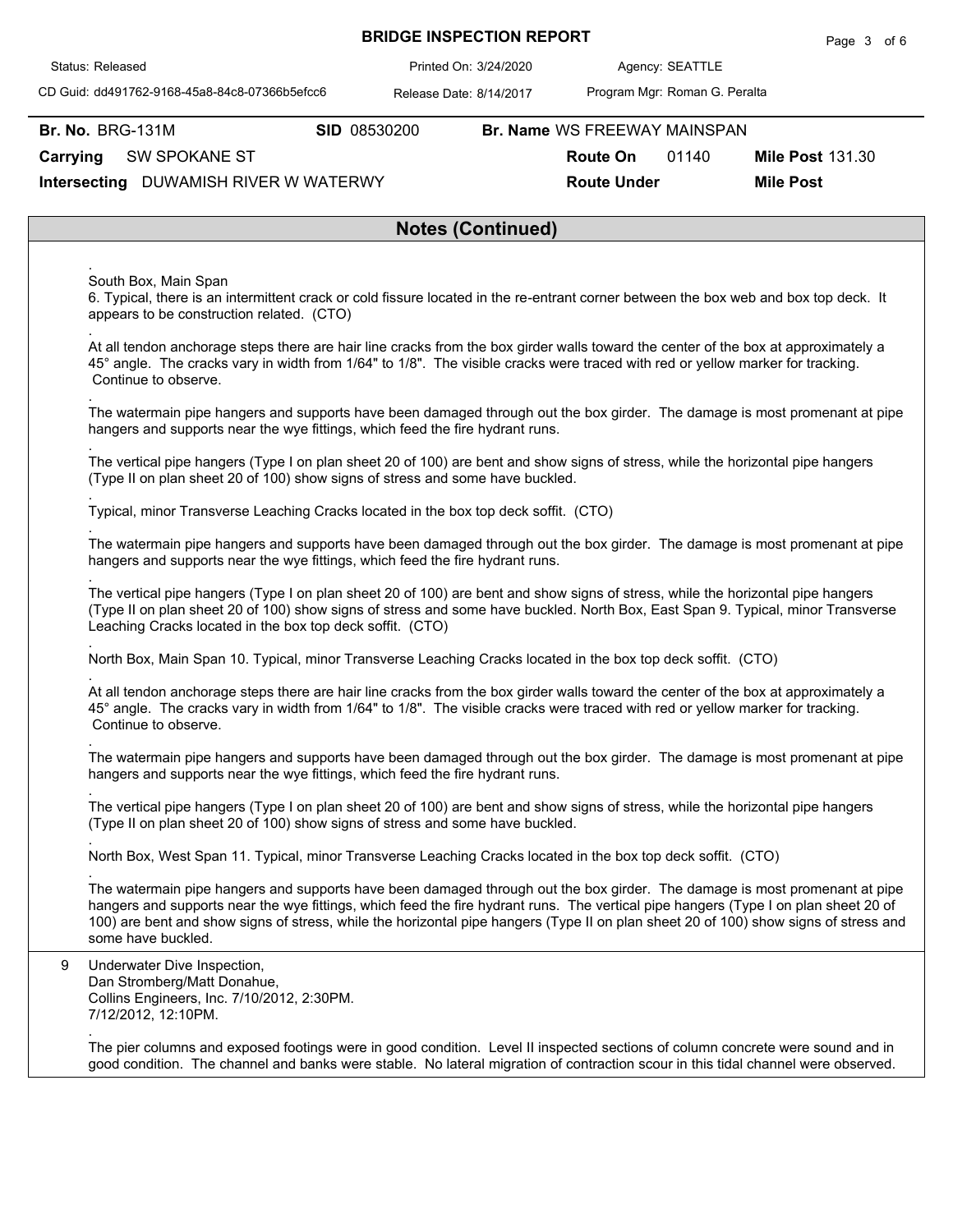| Status: Released                              | Printed On: 3/24/2020   |  |                                     | Agency: SEATTLE               |                         |  |  |  |
|-----------------------------------------------|-------------------------|--|-------------------------------------|-------------------------------|-------------------------|--|--|--|
| CD Guid: dd491762-9168-45a8-84c8-07366b5efcc6 | Release Date: 8/14/2017 |  |                                     | Program Mgr: Roman G. Peralta |                         |  |  |  |
| <b>Br. No. BRG-131M</b>                       | <b>SID 08530200</b>     |  | <b>Br. Name WS FREEWAY MAINSPAN</b> |                               |                         |  |  |  |
| Carrying<br><b>SW SPOKANE ST</b>              |                         |  | <b>Route On</b>                     | 01140                         | <b>Mile Post 131.30</b> |  |  |  |
| DUWAMISH RIVER W WATERWY<br>Intersecting      |                         |  | <b>Route Under</b>                  |                               | <b>Mile Post</b>        |  |  |  |
|                                               |                         |  |                                     |                               |                         |  |  |  |
| $\mathbf{N}$                                  |                         |  |                                     |                               |                         |  |  |  |

## **Notes (Continued)**

12 Concrete Deck

.

.

.

.

Exposed aggregate on wearing surface.

South box, south face, 150' from bent 15th, cold joint crack. CTO

Between Pier 16 and Pier 17 the deck soffit between the box girders has longitudinal cracks with efflorescence. The number of cracks varies depending upon the box segment being observed but number between zero and eight. Continue to observe.

Between Pier 16 and Pier 17, on the North soffit, there are two deep scrapes from a high-load hit. Continue to observe.

# **BRIDGE INSPECTION REPORT**

Page 4 of 6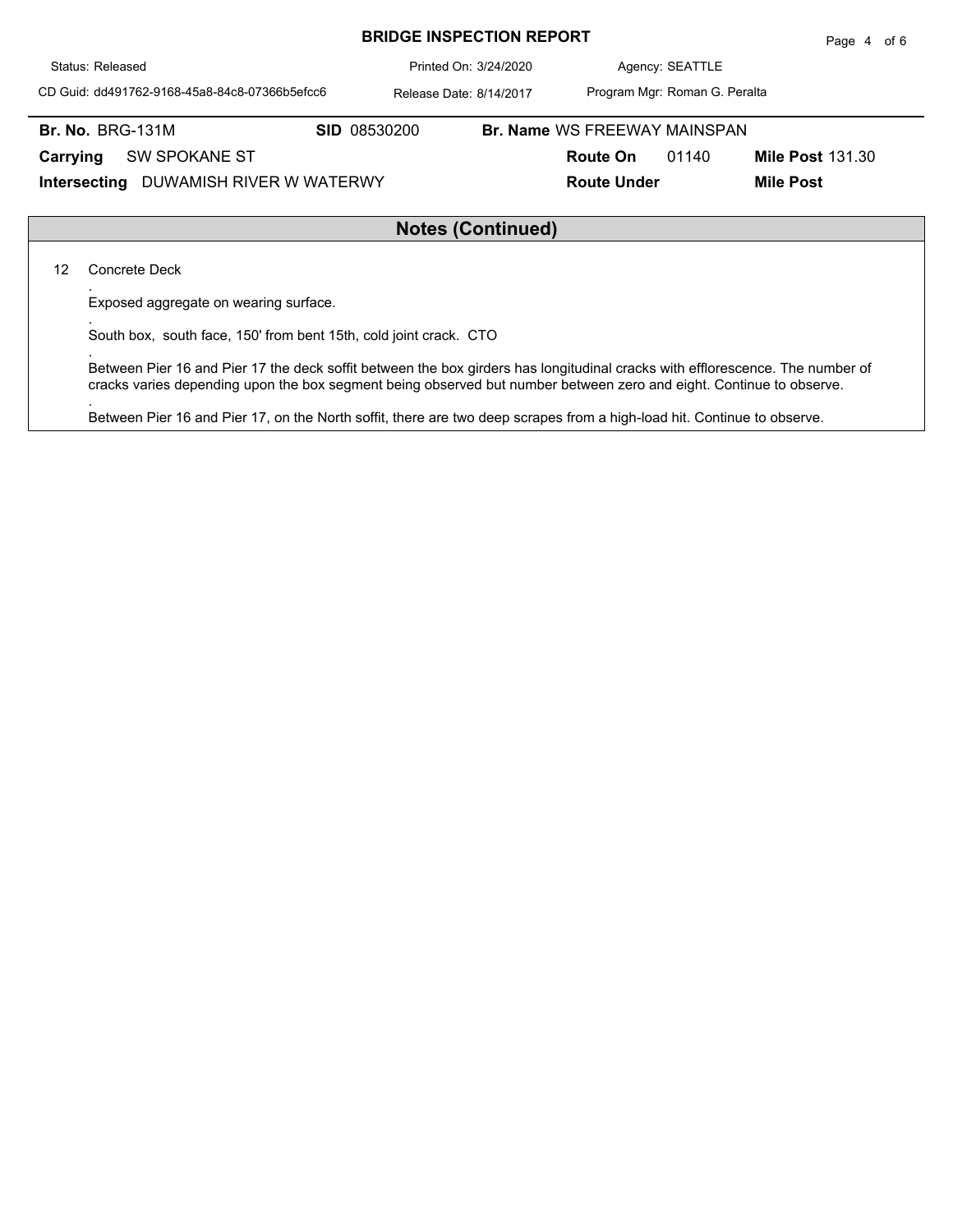|          | Status: Released                                                                                                                                                                                                                                                                                                                                                             |                                                                                                                               | Printed On: 3/24/2020                                                                                                          |                                | Agency: SEATTLE<br>Program Mgr: Roman G. Peralta |                                             |  |  |  |  |  |  |
|----------|------------------------------------------------------------------------------------------------------------------------------------------------------------------------------------------------------------------------------------------------------------------------------------------------------------------------------------------------------------------------------|-------------------------------------------------------------------------------------------------------------------------------|--------------------------------------------------------------------------------------------------------------------------------|--------------------------------|--------------------------------------------------|---------------------------------------------|--|--|--|--|--|--|
|          | CD Guid: dd491762-9168-45a8-84c8-07366b5efcc6                                                                                                                                                                                                                                                                                                                                |                                                                                                                               | Release Date: 8/14/2017                                                                                                        |                                |                                                  |                                             |  |  |  |  |  |  |
|          | <b>Br. No. BRG-131M</b>                                                                                                                                                                                                                                                                                                                                                      | SID 08530200                                                                                                                  |                                                                                                                                |                                | Br. Name WS FREEWAY MAINSPAN                     |                                             |  |  |  |  |  |  |
| Carrying | <b>SW SPOKANE ST</b><br>Intersecting DUWAMISH RIVER W WATERWY                                                                                                                                                                                                                                                                                                                |                                                                                                                               |                                                                                                                                | Route On<br><b>Route Under</b> | 01140                                            | <b>Mile Post 131.30</b><br><b>Mile Post</b> |  |  |  |  |  |  |
|          |                                                                                                                                                                                                                                                                                                                                                                              |                                                                                                                               | <b>Notes (Continued)</b>                                                                                                       |                                |                                                  |                                             |  |  |  |  |  |  |
| 105      | Concrete Box Girder                                                                                                                                                                                                                                                                                                                                                          |                                                                                                                               |                                                                                                                                |                                |                                                  |                                             |  |  |  |  |  |  |
|          | <b>Exterior of Box Girder Notes:</b>                                                                                                                                                                                                                                                                                                                                         |                                                                                                                               |                                                                                                                                |                                |                                                  |                                             |  |  |  |  |  |  |
|          | Diagonal cracks typical throughout all boxes. Traced southbox cracks in 2017 with red crayon. CTO                                                                                                                                                                                                                                                                            |                                                                                                                               |                                                                                                                                |                                |                                                  |                                             |  |  |  |  |  |  |
|          | At Pier 15 the lateral restrainers have extruded the PTFE sliding surface. Continue to observe.                                                                                                                                                                                                                                                                              |                                                                                                                               |                                                                                                                                |                                |                                                  |                                             |  |  |  |  |  |  |
|          | PIER 16 IS AT WATER'S EDGE.                                                                                                                                                                                                                                                                                                                                                  |                                                                                                                               |                                                                                                                                |                                |                                                  |                                             |  |  |  |  |  |  |
|          | West of pier 16 on south box, the bondo has not cracked in 2017. CTO                                                                                                                                                                                                                                                                                                         |                                                                                                                               |                                                                                                                                |                                |                                                  |                                             |  |  |  |  |  |  |
|          | Bent 16 spall at joint with box and column. CTO.                                                                                                                                                                                                                                                                                                                             |                                                                                                                               |                                                                                                                                |                                |                                                  |                                             |  |  |  |  |  |  |
|          | Between Pier 15 &16, between the third and fourth box sections from the West the joint has cracked about 1/16 of one inch. The<br>cracks start about three or four feet from the bottom of the box and run vertically up and bend diagonally about one foot below the<br>top flange of the box. These cracks are typical throughout the box section. See Work Order #182935. |                                                                                                                               |                                                                                                                                |                                |                                                  |                                             |  |  |  |  |  |  |
|          | Between Pier 15 & 16, on the fourth, fifth, and sixth sections from the West there are diagonal hairline cracks on the South face of<br>the South box. Similar cracks also appear on the North face of the South box. The cracks measure 0.2 mm wide. Continue to<br>observe.                                                                                                |                                                                                                                               |                                                                                                                                |                                |                                                  |                                             |  |  |  |  |  |  |
|          | Between Pier 15 & 16, more severe close to Pier 16, longitudinal and diagonal cracks on the bottom of the box, typical throughout.<br>Continue to observe.                                                                                                                                                                                                                   |                                                                                                                               |                                                                                                                                |                                |                                                  |                                             |  |  |  |  |  |  |
|          | Between Pier 16 & 17, about mid-span between the two piers, on the soffit of the North box, there is poorly consolidated concrete<br>with many cracks. Continue to observe.                                                                                                                                                                                                  |                                                                                                                               |                                                                                                                                |                                |                                                  |                                             |  |  |  |  |  |  |
|          | Between Pier 16 & 17, on the North side of the North box, there is minor damage due to a high-load hit. Continue to observe.                                                                                                                                                                                                                                                 |                                                                                                                               |                                                                                                                                |                                |                                                  |                                             |  |  |  |  |  |  |
|          | Continue to observe.                                                                                                                                                                                                                                                                                                                                                         | Between Pier 16 & 17, diagonal hairline cracks on the South face of the South. The number of cracks varies from two to eight. |                                                                                                                                |                                |                                                  |                                             |  |  |  |  |  |  |
|          | Between Pier 16 & 17, the cracks at the joint are limited to the center part of each joint. The cracks are vertical along the joint and<br>are about four feet long. The cracks are between 1/32 and 1/64of an inch wide. See Work Order #182935.                                                                                                                            |                                                                                                                               |                                                                                                                                |                                |                                                  |                                             |  |  |  |  |  |  |
|          | Between Pier 15 & 16, the cracks at the joint are limited to the center part of each joint. The cracks are vertical along the joint and<br>are about four feet long. The cracks are between 1/32 and 1/64of an inch wide. See Work Order #182935.                                                                                                                            |                                                                                                                               |                                                                                                                                |                                |                                                  |                                             |  |  |  |  |  |  |
|          | At the 11th panel West of Pier 17 there are transverse cracks on the bottom of the North and South boxes. See Work Order<br>#208983.                                                                                                                                                                                                                                         |                                                                                                                               |                                                                                                                                |                                |                                                  |                                             |  |  |  |  |  |  |
|          | At the 3rd segment West of Pier 17, on the South face of the South box, there is an area of delamination. Continue to observe.                                                                                                                                                                                                                                               |                                                                                                                               |                                                                                                                                |                                |                                                  |                                             |  |  |  |  |  |  |
|          | 08/23/06 it was noted that it has recracked. Continue to observe.                                                                                                                                                                                                                                                                                                            |                                                                                                                               | Just West of Pier 17, in the North face of the North box, there is a crack in the box. There was bondo applied on 06/09/98. On |                                |                                                  |                                             |  |  |  |  |  |  |
|          | Between Pier 17 & 18, there are one or two hairline cracks on the soffit of the box. Continue to observe.                                                                                                                                                                                                                                                                    |                                                                                                                               |                                                                                                                                |                                |                                                  |                                             |  |  |  |  |  |  |
|          | Between Pier 17 & 18, at the 9th joint between box sections West from Pier 18, the joint is open about 1/8" at the deck-box<br>interface. The opening is about 2' long and 1/2" deep. Continue to observe.                                                                                                                                                                   |                                                                                                                               |                                                                                                                                |                                |                                                  |                                             |  |  |  |  |  |  |
|          | Between Pier 17 & 18, at the 10th joint between box sections West from Pier 18, the joint is open about 3/16" at the deck-box<br>interface. The opening is about 2' long and 1/2" deep. Continue to observe.                                                                                                                                                                 |                                                                                                                               |                                                                                                                                |                                |                                                  |                                             |  |  |  |  |  |  |

**BRIDGE INSPECTION REPORT**

Page 5 of 6

At Pier 18 the lateral restrainers have extruded the PTFE sliding surface. Continue to observe.

.